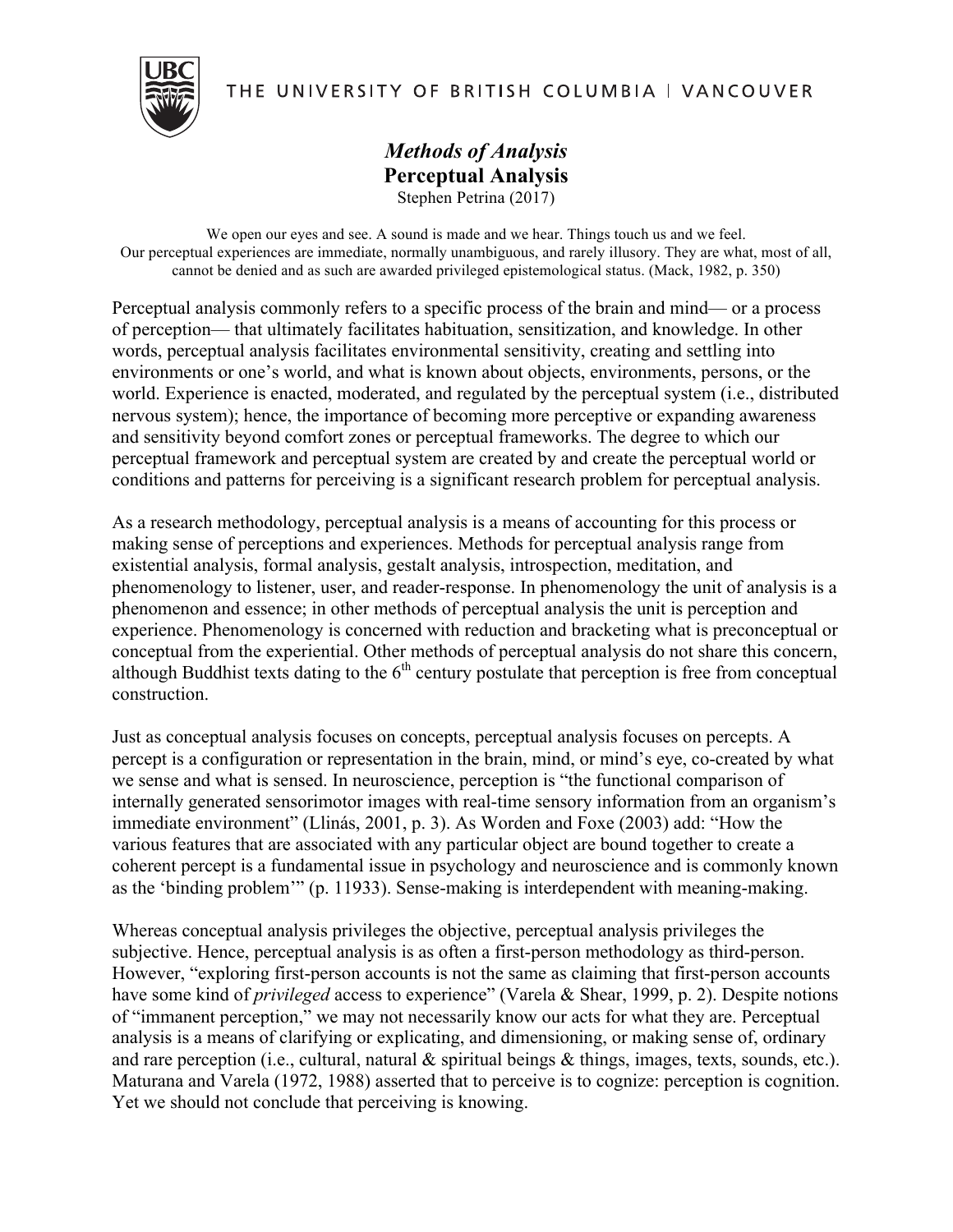

Ambiguous Figure 1. ca. 1900. Deroy (2013): Attending first to the eye-shaped form and the two curvy lines of the drawing, the attentional selection will be dictated by the hypothesis that it is a beak and the content of its percept is more likely to be organized in a way that makes the experience duck-like. If one attends to the eye-shape and the opposite circular bumpy curve, its attention will be guided by the hypothesis that it is a nose, and its percept is more likely to be organized in a way that makes the experience rabbit-like. (p. 95)

- 1. Two questions are herein begged: What is a percept? *and* What is analysis?
	- a. Putnam (1998): objects-of-valuation are related to objects-of-evaluation as are percepts to objects-of-knowledge. (p. 8)
		- i. How, then, does a percept differ from, say, a physical object? Here we must guard against saying that it doesn't last as long. For if we said that, we would confuse the event of perception with the object perceived, and we would have taken a step on the slippery road to sense-data. The percept, I want to say— and here I am not sure whether Dewey would adopt the same terminology— is the common sense object. I say deliberately 'common sense object' rather than with many philosophers 'material object' for two reasons. The first is that I know that rainbows and shadows and mirror images are common sense objects just as are sticks and stones, tables and water; I don't know whether they are material objects. My second reason is that the term 'material object' belongs, as Austin has pointed out to a particular philosophy of perception, precisely the kind of philosophy of perception that I am rejecting. So, the percept is the common sense object; there is, as I said above, only a difference in epistemological status. (pp. 14-15)
	- b. Reyher (1978): The principles or functions regulating perception also govern the retrieval of percepts (images) from our encoded perceptual history. It is called the *analogic-synthetic mode of information processing*. The other mode of information processing which enables us to understand and use written and spoken symbols is called the *semantic-syntactic mode of information processing*. (p. 67)
		- i. Instead of the reactivation of encoded percepts similar to current visual input, as in perception, percepts are retrieved from the encoded perceptual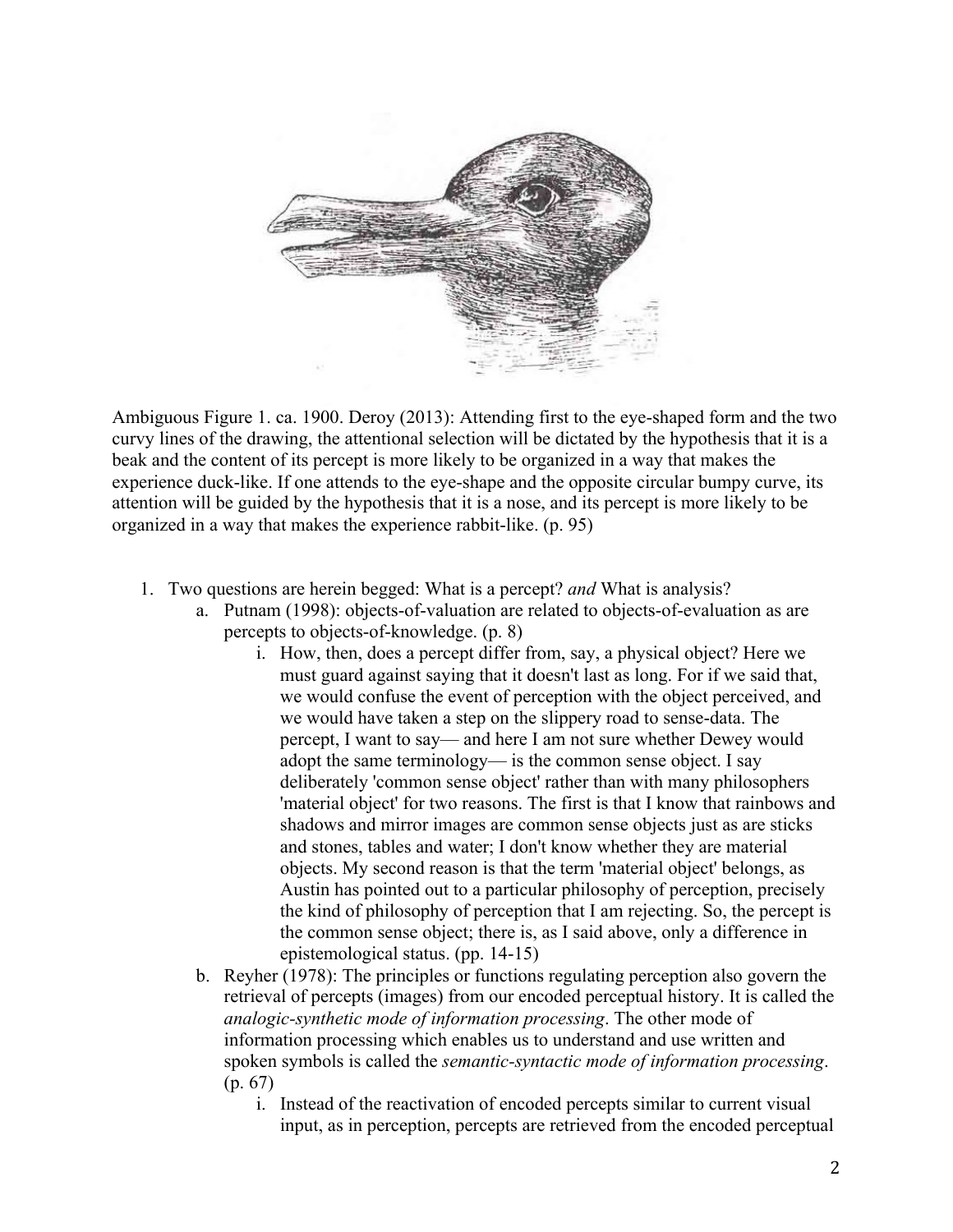history tory of the individual with respect to their similarity with the percepts constituting the aims and objects of repressed drives, not the concepts associated with them. Distinguishing between percept and concept is not new. (pp. 84-85)

- c. Deleuze & Guattari, *What is Philosophy?* (1990/1991/1994): Percepts are no longer perceptions; they are independent of a state of those who experience them. Affects are no longer feelings or affections; they go beyond the strength of those who undergo them. Sensations, percepts, and affects are beings whose validity lies in themselves and exceeds any lived. They could be said to exist in the absence of [hu]man[s] because [a hu]man, as [s/]he is caught in stone, on the canvas, or by words, is [herself or] himself a compound of percepts and affects. (p. 164)
	- i. Affects are precisely these nonhuman becomings of [hu]man[s], just as percepts— including the town— are nonhuman landscapes of nature. (p. 169)
- d. To analyze is to explicate. The verb "to explicate" means either to explain empirically or to provide an analysis of a concept (Meyers, 1966, p. 392).
- 2. Riley & Frost (2008, p. 37), despite the title of the book's (*Are You Ready for Outrageous Success?*) link with "percept orientation," provide an interesting comparison with "concept orientation:"

| <b>CONCEPT</b><br><b>ORIENTATION</b> |                                                                                                                                                                                                                                                                                                                                                                                                                                                                            | sensations     |                                                                                                                                                                                                                                                                                                                                                                                                                                                                            | filters      | stream of percepts            | "Reality"                            |
|--------------------------------------|----------------------------------------------------------------------------------------------------------------------------------------------------------------------------------------------------------------------------------------------------------------------------------------------------------------------------------------------------------------------------------------------------------------------------------------------------------------------------|----------------|----------------------------------------------------------------------------------------------------------------------------------------------------------------------------------------------------------------------------------------------------------------------------------------------------------------------------------------------------------------------------------------------------------------------------------------------------------------------------|--------------|-------------------------------|--------------------------------------|
|                                      | $---10 - 10 - 10 = 0.000$                                                                                                                                                                                                                                                                                                                                                                                                                                                  | vision         |                                                                                                                                                                                                                                                                                                                                                                                                                                                                            | genes        | $---100$                      |                                      |
|                                      | -----                                                                                                                                                                                                                                                                                                                                                                                                                                                                      | hearing        | $---10 - 10 - 10 = 10$                                                                                                                                                                                                                                                                                                                                                                                                                                                     | needs        | ----                          |                                      |
|                                      | $---10$                                                                                                                                                                                                                                                                                                                                                                                                                                                                    | taste          | $---10 -$                                                                                                                                                                                                                                                                                                                                                                                                                                                                  | wants        | $---10 - 10 - 10 = 10$        |                                      |
|                                      | $--- 100$                                                                                                                                                                                                                                                                                                                                                                                                                                                                  | smell          | $- - - 10$                                                                                                                                                                                                                                                                                                                                                                                                                                                                 | fantasies    | $\cdots \cdots \cdots \cdots$ | conciousness                         |
| Energy change ---                    |                                                                                                                                                                                                                                                                                                                                                                                                                                                                            | pain           | $- - - 10$                                                                                                                                                                                                                                                                                                                                                                                                                                                                 | expectations |                               | awareness                            |
|                                      | -------                                                                                                                                                                                                                                                                                                                                                                                                                                                                    | hot            | $---10-$                                                                                                                                                                                                                                                                                                                                                                                                                                                                   | family       |                               | images                               |
|                                      | ----                                                                                                                                                                                                                                                                                                                                                                                                                                                                       | cold           | $---10-$                                                                                                                                                                                                                                                                                                                                                                                                                                                                   | culture      |                               | experiences                          |
|                                      | -----                                                                                                                                                                                                                                                                                                                                                                                                                                                                      | tickle         |                                                                                                                                                                                                                                                                                                                                                                                                                                                                            | education    | $\cdots \cdots \equiv$        |                                      |
|                                      | ----                                                                                                                                                                                                                                                                                                                                                                                                                                                                       | light pressure | $---12-$                                                                                                                                                                                                                                                                                                                                                                                                                                                                   | history      | ----                          |                                      |
|                                      |                                                                                                                                                                                                                                                                                                                                                                                                                                                                            | deep pressure  | $- - - 1 - 1$                                                                                                                                                                                                                                                                                                                                                                                                                                                              | age          | ----                          |                                      |
|                                      | --- <del>)</del>                                                                                                                                                                                                                                                                                                                                                                                                                                                           | body position  | ----                                                                                                                                                                                                                                                                                                                                                                                                                                                                       | health       |                               |                                      |
| <b>Interior Knowing</b>              |                                                                                                                                                                                                                                                                                                                                                                                                                                                                            | body tube      |                                                                                                                                                                                                                                                                                                                                                                                                                                                                            |              |                               | <b>PERCEPT</b><br><b>ORIENTATION</b> |
|                                      |                                                                                                                                                                                                                                                                                                                                                                                                                                                                            |                |                                                                                                                                                                                                                                                                                                                                                                                                                                                                            |              |                               |                                      |
|                                      | ----                                                                                                                                                                                                                                                                                                                                                                                                                                                                       | vision         | $\frac{1}{2} \left( \frac{1}{2} \right) \left( \frac{1}{2} \right) \left( \frac{1}{2} \right) \left( \frac{1}{2} \right) \left( \frac{1}{2} \right) \left( \frac{1}{2} \right) \left( \frac{1}{2} \right) \left( \frac{1}{2} \right) \left( \frac{1}{2} \right) \left( \frac{1}{2} \right) \left( \frac{1}{2} \right) \left( \frac{1}{2} \right) \left( \frac{1}{2} \right) \left( \frac{1}{2} \right) \left( \frac{1}{2} \right) \left( \frac{1}{2} \right) \left( \frac$ | genes        | ----                          |                                      |
|                                      | $\frac{1}{2} \left( \frac{1}{2} \right) \left( \frac{1}{2} \right) \left( \frac{1}{2} \right) \left( \frac{1}{2} \right) \left( \frac{1}{2} \right) \left( \frac{1}{2} \right) \left( \frac{1}{2} \right) \left( \frac{1}{2} \right) \left( \frac{1}{2} \right) \left( \frac{1}{2} \right) \left( \frac{1}{2} \right) \left( \frac{1}{2} \right) \left( \frac{1}{2} \right) \left( \frac{1}{2} \right) \left( \frac{1}{2} \right) \left( \frac{1}{2} \right) \left( \frac$ | hearing        | $-1 - -1$                                                                                                                                                                                                                                                                                                                                                                                                                                                                  | needs        | $- - - -$                     |                                      |
|                                      | $\frac{1}{2}$                                                                                                                                                                                                                                                                                                                                                                                                                                                              | taste          | $-1 - - -$                                                                                                                                                                                                                                                                                                                                                                                                                                                                 | wants        | $- - - -$                     |                                      |
|                                      | $- - - -$                                                                                                                                                                                                                                                                                                                                                                                                                                                                  | smell          | $-1 - - -$                                                                                                                                                                                                                                                                                                                                                                                                                                                                 | fantasies    | ----                          | conciousness                         |
| <b>Energy change</b>                 | $\frac{1}{2}$                                                                                                                                                                                                                                                                                                                                                                                                                                                              | pain           | $-1 - -$                                                                                                                                                                                                                                                                                                                                                                                                                                                                   | expectations | $\leftarrow -$                | awareness                            |
|                                      | $- - - -$                                                                                                                                                                                                                                                                                                                                                                                                                                                                  | hot            | $-1 - - -$                                                                                                                                                                                                                                                                                                                                                                                                                                                                 | family       | ----                          | images                               |
|                                      | $\frac{1}{2}$                                                                                                                                                                                                                                                                                                                                                                                                                                                              | cold           | $-1 - - -$                                                                                                                                                                                                                                                                                                                                                                                                                                                                 | culture      | ---                           | experiences                          |
|                                      | $+ - -$                                                                                                                                                                                                                                                                                                                                                                                                                                                                    | tickle         | $-1 - - -$                                                                                                                                                                                                                                                                                                                                                                                                                                                                 | education    | $\frac{1}{2}$                 |                                      |
|                                      | ----                                                                                                                                                                                                                                                                                                                                                                                                                                                                       | light pressure | $\frac{1}{2} \left( \frac{1}{2} \right) \left( \frac{1}{2} \right) \left( \frac{1}{2} \right) \left( \frac{1}{2} \right) \left( \frac{1}{2} \right) \left( \frac{1}{2} \right) \left( \frac{1}{2} \right) \left( \frac{1}{2} \right) \left( \frac{1}{2} \right) \left( \frac{1}{2} \right) \left( \frac{1}{2} \right) \left( \frac{1}{2} \right) \left( \frac{1}{2} \right) \left( \frac{1}{2} \right) \left( \frac{1}{2} \right) \left( \frac{1}{2} \right) \left( \frac$ | history      | ----                          |                                      |
|                                      |                                                                                                                                                                                                                                                                                                                                                                                                                                                                            |                |                                                                                                                                                                                                                                                                                                                                                                                                                                                                            |              |                               |                                      |
|                                      | $+ - - -$<br>$+ - -$                                                                                                                                                                                                                                                                                                                                                                                                                                                       | deep pressure  | $\frac{1}{2} \left( \frac{1}{2} - \frac{1}{2} \right) = \frac{1}{2} \left( \frac{1}{2} - \frac{1}{2} \right) = \frac{1}{2} \left( \frac{1}{2} - \frac{1}{2} \right) = \frac{1}{2} \left( \frac{1}{2} - \frac{1}{2} \right) = \frac{1}{2} \left( \frac{1}{2} - \frac{1}{2} \right) = \frac{1}{2} \left( \frac{1}{2} - \frac{1}{2} \right) = \frac{1}{2} \left( \frac{1}{2} - \frac{1}{2} \right) = \frac{1}{2} \left( \frac{1}{2}$<br>$\frac{1}{2}$                         | age          | $\frac{1}{2}$<br>$- - - -$    |                                      |

 $37$ percept language : a tool for interior discovery

- 3. What is perception?
	- a. Locke, *An Essay Concerning Human Understanding* (1689), II.6.2: The two great and principal actions of the mind, which are so frequently considered, and which everyone that repeats may take notice of 'em in himself [or herself] are these two: *Perception*, or *Thinking*; and *Volition*, or *Willing*.
		- i. IV.9.1: Perception, as it is the first faculty of the mind exercised about her ideas, so it is the first and simplest idea we have from reflection.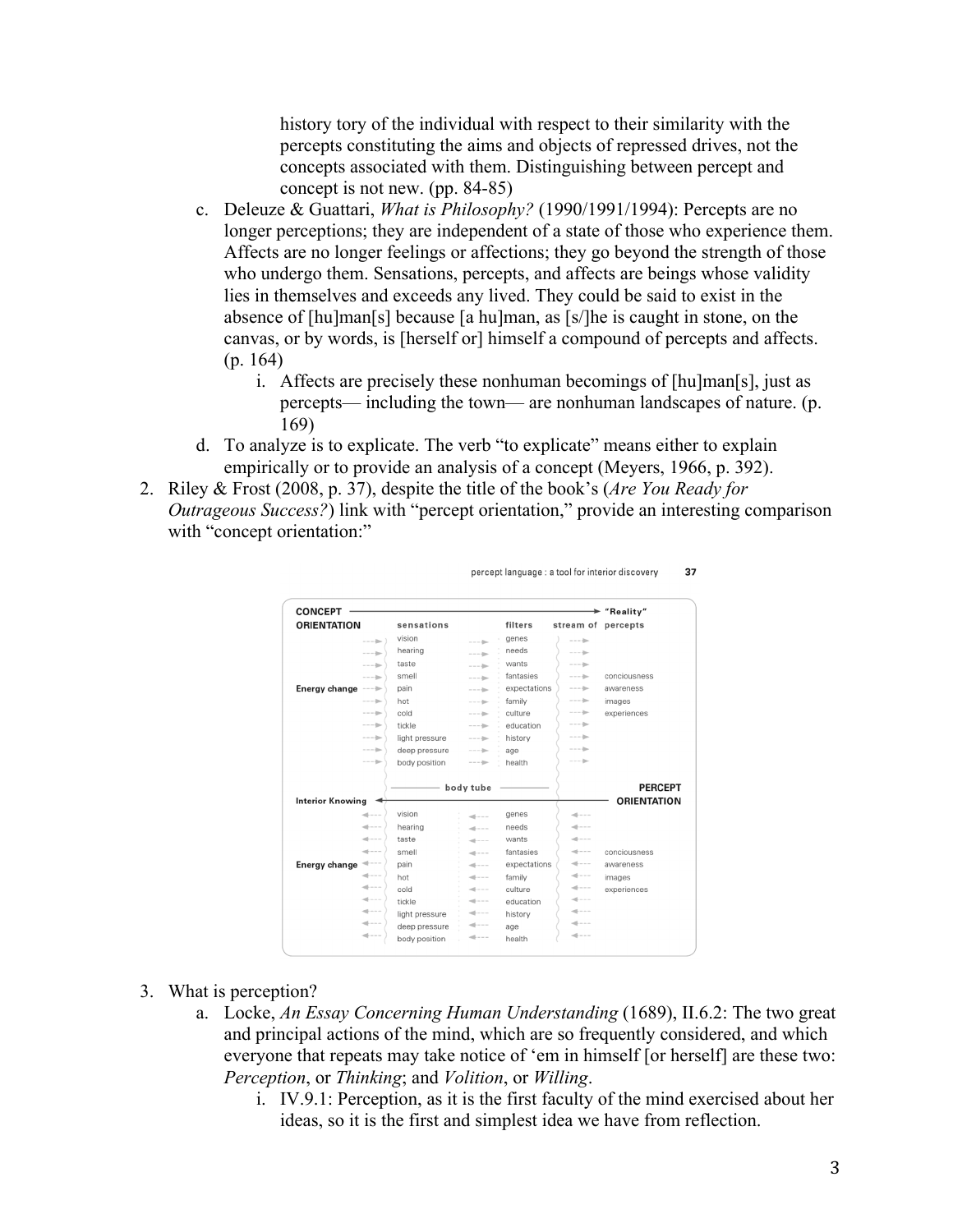- ii. IV.9.4: perceptions are produced in us by exterior causes affecting our senses.
- iii. For Locke, perception is cognition.
- b. Fischer (1891): immediate psychical apprehension of an object present to consciousness. (p. 237)
- c. Whitehead (1931): Consciousness is an emphasis upon a selection of these objects [or things and data of experience]. Thus perception is conciousness analysed in respect to those objects selected for emphasis. Consciousness is the acme of emphasis. (p. 135)
- d. Merleau-Ponty, *Phenomenology of Perception* (1945/1962): Perception is not a science of the world, it is not even an act, a deliberate taking up of a position; it is the background from which all acts stand out, and is presupposed by them. The world is not an object such that I have in my possession the law of its making; it is the natural setting of, and field for, all my thoughts and all my explicit perceptions. (pp. x-xi)
	- i. The world is inseparable from the subject, but from a subject which is nothing but a project of the world, and the subject is inseparable from the world, but from a world which the subject itself projects.
	- ii. The subject is a being-in-the-world and the world remains 'subjective' since its texture and articulations are traced out by the subject's movement of transcendence. Hence we discovered, with the world as cradle of meanings, direction of all directions (*sens de tons les sens*), and ground of all thinking...  $(p. 430)$
- e. Merleau-Ponty, *Primacy of Perception* (1964): the perceived world is not a sum of objects (in the sense in which the sciences use this word), that our relation to the world is not that of a thinker to an object of thought, and finally that the unity of the perceived thing, as perceived by several consciousnesses, is not comparable to the unity of a proposition [*theoréme*], as understood by several thinkers, any more than perceived existence is comparable to ideal existence.
	- i. In speaking of the primacy of perception, I have never, of course, meant to say (this would be a return to the theses of empiricism) that science, reflection, and philosophy are only transformed sensations or that values are deferred and calculated pleasures. By these words, the "primacy of perception," we mean that the experience of perception is our presence at the moment when things, truths, values are constituted for us; that perception is a nascent logos; that it teaches us, outside all dogmatism, the true conditions of objectivity itself; that it summons us to the tasks of knowledge and action. It is not a question of reducing human knowledge to sensation, but of assisting at the birth of this knowledge, to make it as sensible as the sensible, to recover the consciousness of rationality. (p. 25)
- f. Rand (1964): A 'perception' is a group of sensations automatically retained and integrated by the brain of a living organism, which gives it the ability to be aware, not of a single stimuli, but of entities, of things." (p. 20)
- g. Lindsay & Norman, *Human Information Processing* (1977): The senses— seeing, hearing, touching, tasting, feeling— are the windows to the world. These sensory organs feed the brain information about the environment, and the brain interprets this information, matching what is happening with what previously happened. The operations of the sensory system and how they transform the sensory data into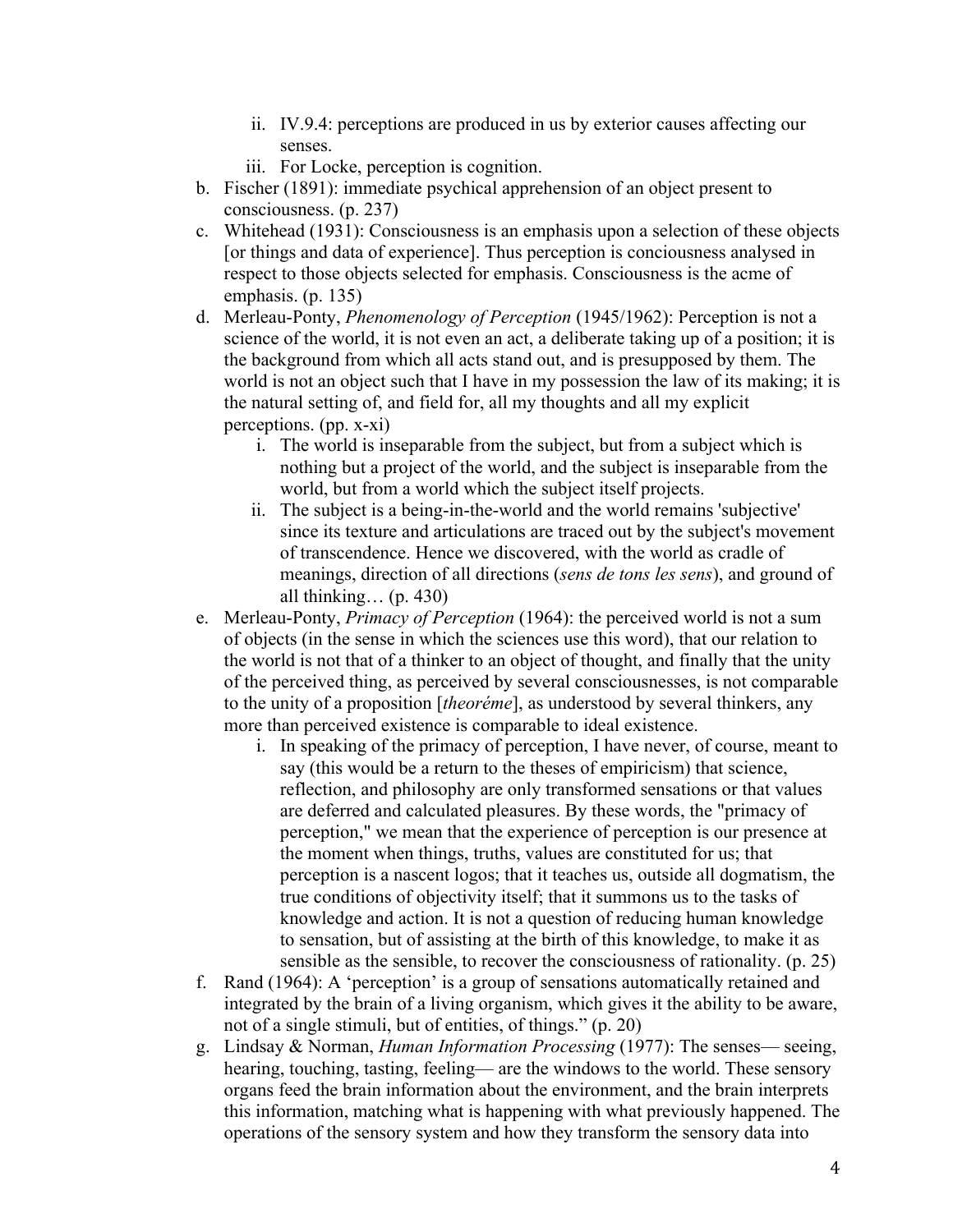perceptual experience are clearly of central importance to human functioning…. human perception—the mechanisms that operate upon sensory information, interpreting, classifying, and organizing arriving information. (p. 3)

- i. Schreurs et al. (2009): Perception is "the process whereby sensory stimulation is translated into organized experience (Lindsay & Norman, 1977). That experience, or percept, is the joint product of the stimulation and of the process itself." (p. 764)
- h. Gibson (1979): To perceive is to be aware of the surfaces of the environment and of oneself in it. The interchange between hidden and unhidden surfaces is essential to this awareness. These are existing surfaces; they are specified at some points of observation. Perceiving gets wider and finer and longer and richer and fuller as the observer explores the environment. The full awareness of surfaces includes their layout, their substances, their events, and their affordances. Note how this definition includes within perception a part of memory, expectation, knowledge, and meaning-some part but not all of those mental processes in each case. (p. 255)
- i. Freeman (1991): perception is not the copying of an incoming stimulus. It is a step in a trajectory by which brains grow, reorganize themselves and reach into their environment to change it to their own advantage. (p. 85)
- j. Maturana & Varela, *Autopoiesis and Cognition* (1972):
	- i. perception should not be viewed as a grasping of an external reality, but rather as the specification of one. (p. xv)
		- 1. O'Donovan-Anderson (996, p. 4): "Perception is not reception."
	- ii. The first consequence [of a new approach to perception and cognition] required that the question: 'How does the organism obtain information about its environment?' be changed to: 'How does it happen that the organism has the structure that permits it to operate adequately in the medium in which it exists?' A semantic question had to be changed into a structural question. (p. xvi)
	- iii. For M&V, perceptual systems function to constitute the world that particular organisms inhabit. M&V thoroughly fuse perceiver and perceived.
	- iv. Perception is about the world *and* relationships of an organism or person in the world.
- k. Varela, Thompson, & Ross, *The Embodied Mind* (1991): Perception is seen as an active process of hypothesis formation, not as the simple mirroring of a pregiven environment. (p. 136)
- l. Llinás (2001): The functional comparison of internally generated sensorimotor images with real-time sensory information from an organism's immediate environment." (p. 3)
- m. Hoffman & Logothetis (2009, p. 321): Perception does not occur as the tabula rasa. Even newborns come into the world with biases that point them along the path of learning about the faces and places surrounding them. One of the most constructive processes in perception is object recognition, since our threedimensional understanding of the objects around us are known to us only via brief, often occluded, two- dimensional blips somewhere on our retina. The rest of the process is up to our brains, and will be based on a foundation of extensive visual experience. What is the nature of this constructive process?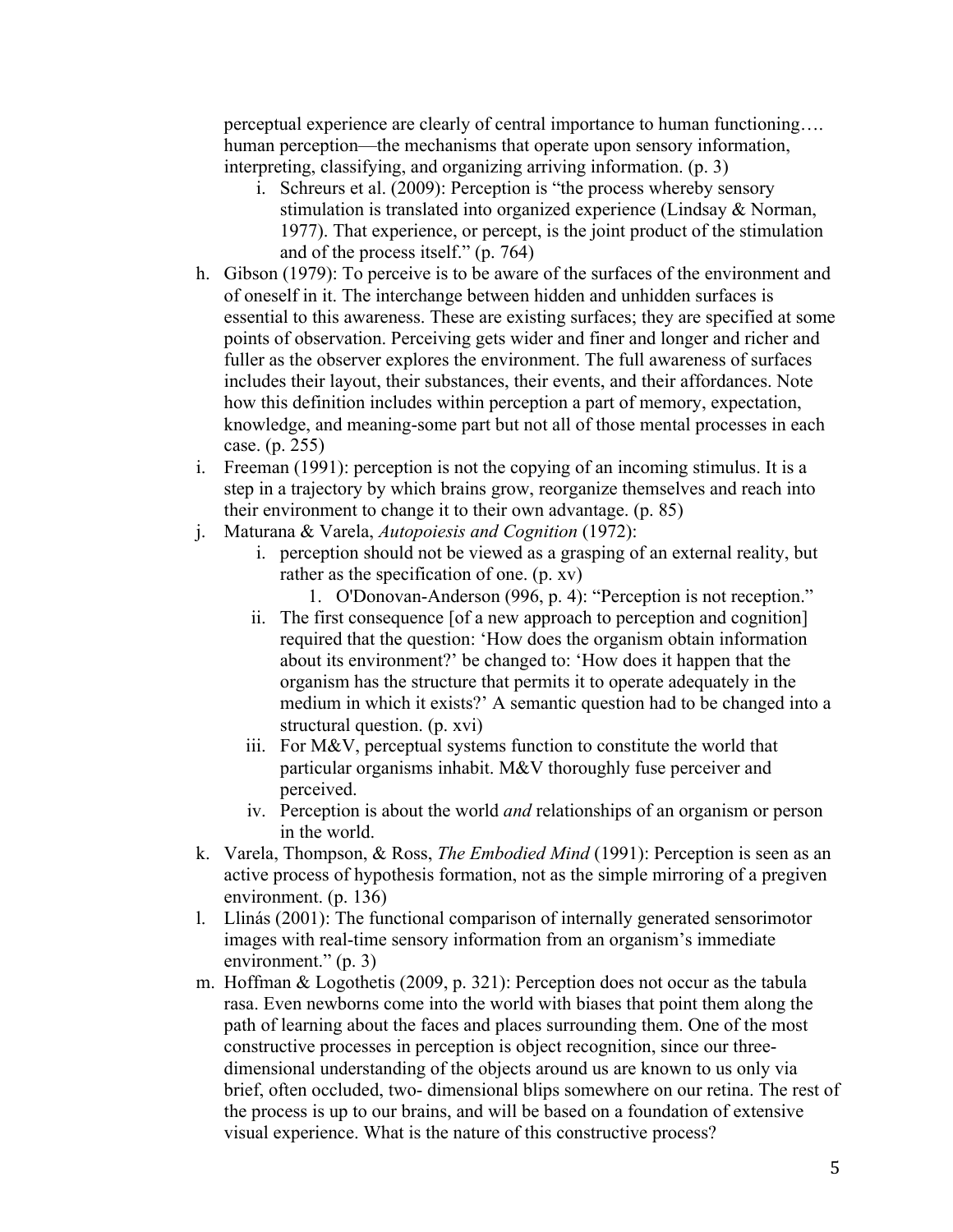- 4. What is perceptual analysis?
	- a. Merleau-Ponty, *Phenomenology of Perception* (1945/1962): Our constant aim [of the phenomenology of perception] is to elucidate the primary function whereby we bring into existence, for ourselves, or take hold upon a space, the object or the instrument, and to describe the body as the place where this appropriation occurs. (p. 178).
		- i. Note Merleau-Ponty's emphasis on the body or embodiment.
	- b.
- 5. What is existential analysis?
	- a. Heidegger, *Being and Time* (1927/1996, p. 62) I.3.66: [*Daseinsanalytik*] The closest world of everyday Da-sein is the surrounding world. Our investigation will follow the path from this existential character of average being-in-the-world to the idea of worldliness as such. We shall seek the worldliness of the surrounding world (environmentality) by way of an ontological interpretation of those beings initially encountered within the surroundings. The expression surrounding world contains a reference to spatiality in its component "around." The quality of "around" which is constitutive for the surrounding world does not, however, have a primarily "spatial" meaning. Rather, the spatial character which uncontestably belongs to a surrounding world can be clarified only on the basis of the structure of worldliness.
	- b. Kuhn (1947, pp. 54, 55): Existential analysis thus becomes a means by which the individual is recalled from the superficiality of a sham existence (*Uneigentlichkeit*) to authentic selfhood…. These three concepts— anxiety, freedom, self-choice— form a pattern of despair sharpened to the point of crisis. Existentialist analysis as a practical enterprise is designed both to induce this crisis and bring it to a happy issue.
	- c. Sartre, "Search for a Method," (1960/1963, p. 133): The object of existentialism… is the particular man [or woman] in the in his [her or their] class, in an environment of collective of other particular men [and women]. It is the individual, reified, mystified, as he [she or they] has been to be by the division of labor and by exploitation, but struggling against alienation with the help of distorting instruments and, despite everything, patiently gaining ground, The dialectical totalization must include acts, passions, work, and need as well as economic categories; it must at once place the agent or the event back into the historical setting, define him [her or they] in relation to the orientation of becoming, and determine exactly the meaning of the present as such.
		- i. Our method is heuristic; it teaches us something new because it is at once both regressive and progressive. (p. 133)
		- ii. We shall define the method of the existentialist approach as a regressiveprogressive and analytic-synthetic method. (p. 148)
		- iii. The movement of comprehension is simultaneously progressive (toward the objective result) and regressive (I go back toward the original condition). (p. 154)
- 6. What is Experiential Analysis?
	- a. See "Experiential Analysis"
- 7. Challenges of perceptual analysis include avoiding various fallacies:
	- a. Essentialism (e.g., essences of things exist independently or appear in aggregation)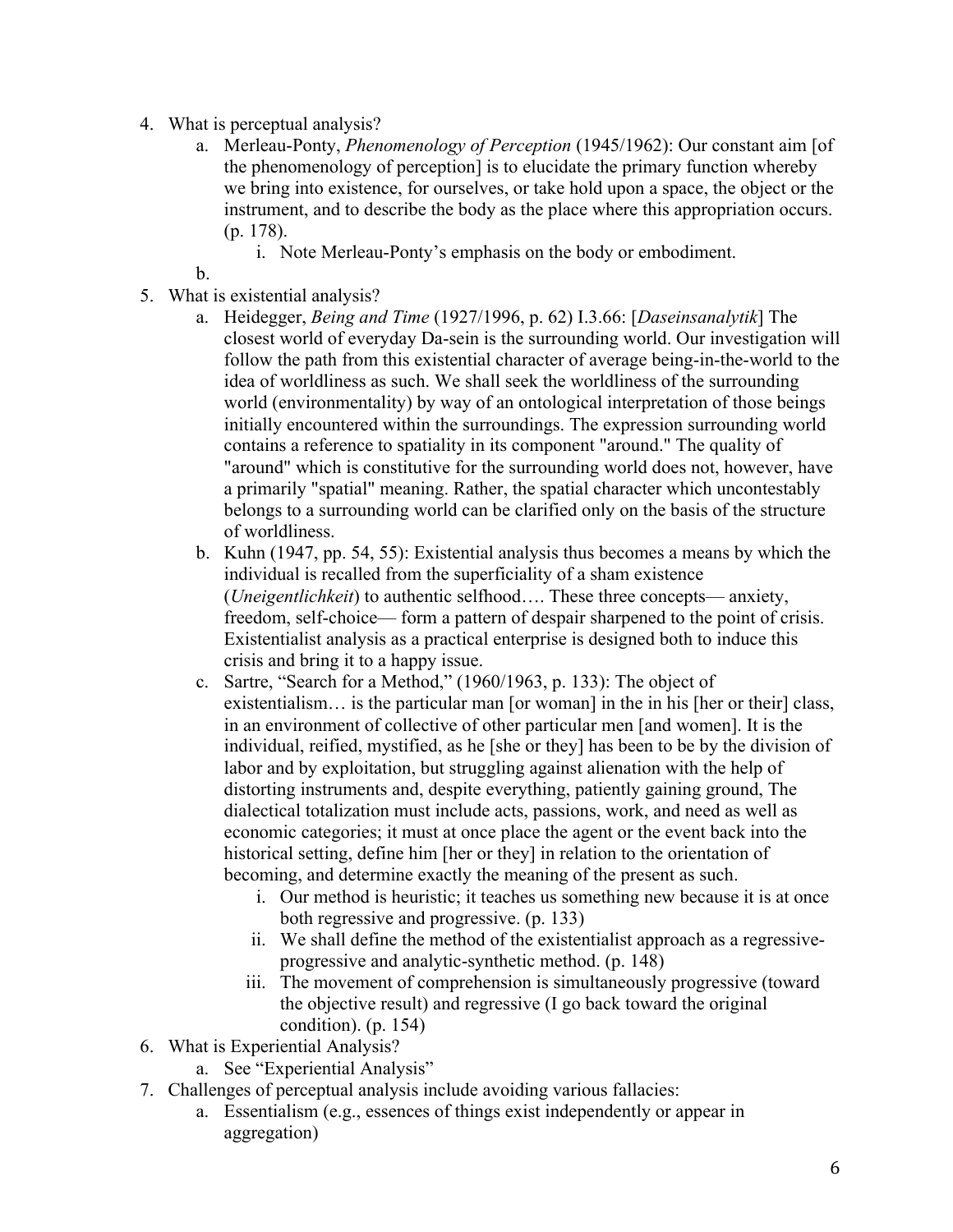- b. Perceptualism (e.g., assertion of direct, unmediated perception; notion that an image, text, or sound is a record of a perception)
- c. Perspectivism (e.g., perception and perspective are undifferentiated)
- d. Representationalism (e.g., representations in the mind correspond to or are models of the world)
- e. Sensationalism (e.g., senses or attributes of things, such as colours, exist independently; past sensations are stored and accessible as states of consciousness)
- f. Recall limits of first-person testimony
- 8. **Procedures of perceptual analysis** (artificial, cultural, natural & spiritual beings & things, and hybrids)
	- a. Introspection, Phenomenology, Meditation (Varela & Shear, 1999, pp. 6-11):

|    | <b>Method</b>        | Procedure                        | Validation             |
|----|----------------------|----------------------------------|------------------------|
|    | Introspection        | Attention during a defined task  | Verbal accounts,       |
|    |                      |                                  | mediated               |
| 2. | Phenomenology        | Reduction-suspension             | Descriptive invariants |
| 3. | Meditation: Samatha; | Sustained attention; uncontrived | Traditional accounts,  |
|    | Mahamudra; Zen; TM   | awareness; suspension of mental  | scientific accounts    |
|    |                      | activity                         |                        |

- i. Sketch of a Common Structure
	- 1. Content and mental act
		- a. the person experiences something… we shall call that its lived content, LI, a reference for what will follow. In the context of the task, the subject (with or without mediation) is then required to examine (describe, analyse, and/or become aware of, attend to) LI. For this to happen, within a short time LI will then become part of the content of a new experience: examining one's own mentation, a new content, L2, which is a product of the act of noticing one's own mentation, and L2 will typically have additional new content characterized by the particular manner of access to Ll.
		- b. The core element appearing in this layering, which is common to all first-person methods, is the clear distinction between the content of a mental act (for instance I am requested to picture my house) and the process through which such content appears (how do I come up with the image being requested). Not keeping this fundamental distinction in view is a source of much confusion.
	- 2. Expression and validation
		- a. From a second-person position, what appeared merely as overt external behaviour is now taken explicitly as traces or manifestation of mental life, and furthermore as the only lead into what such mental life is….
		- b. Here, in the second-person position, one gives up explicitly his/her detachments to become identified with the kind of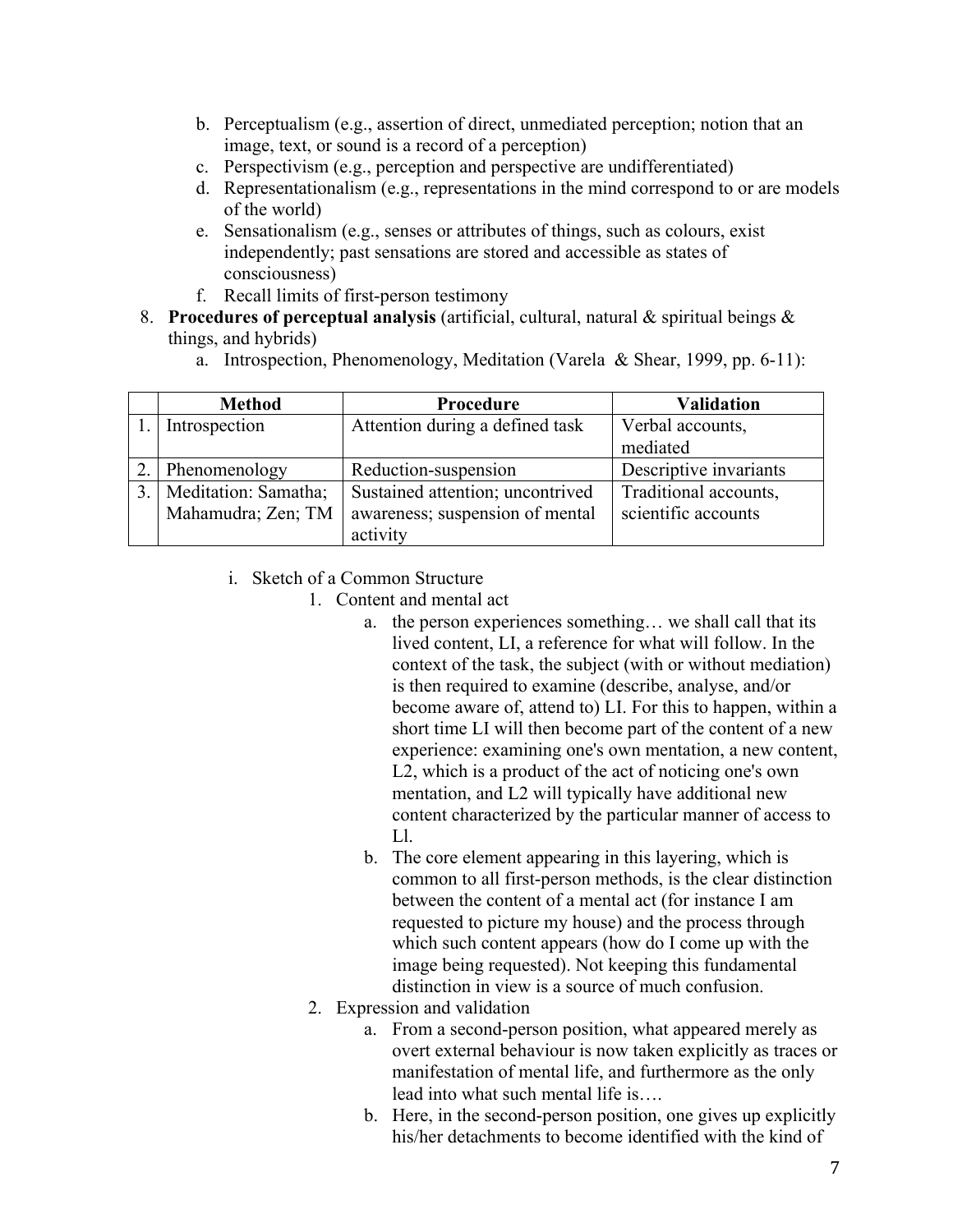understanding and internal coherence of his source. In fact, that is how he sees his role: as an empathic resonator with experiences that are familiar to him and which find in himself a resonant chord. This empathic position is still partly heterophenomenological, since a modicum of critical distance and of critical evaluation is necessary, but the intention is entirely other: to meet on the same ground, as members of the same kind. Examples of this position abound in the traditions that we have examined in the sphere of human practices. The position here is not that of a neutral anthropologist; it is rather one of a coach or a midwife.

- b. Depraz, Varela, & Vermersch, *On Becoming Aware* (2003, p. 6): we set forth a methodical and practical description, the dynamic of becoming aware. We distinguish five principal steps.
	- i. the movement of *epoche* as an initial suspension, repeated at each step.
		- 1. One accomplishes the *epoche* in three principal phases (pp. 24-25):
			- a. Suspending your "realist" prejudice that what appears to you is truly the state of the world; this is the only way you can change the way you pay attention to your own lived experience; in other words, you must break with the "natural attitude."
			- b. Redirecting your attention from the "exterior" to the "interior."
			- c. Letting-go or accepting your experience.
	- ii. the recognition of intuitive evidence as the criterion of truth internal to each act.
	- iii. the expression of the content of each act.
	- iv. the intersubjective validation of findings from Step 3.
	- v. the becoming aware of the multi-layered temporality of each act.
- c. Formal Analysis: Anderson (1988): "Perceptual analysis consists of three distinct operations which move from more obvious and concrete discriminations to increasingly abstract and subtle discriminations of the symbolic and formal qualities" of cultural, natural  $\&$  spiritual beings  $\&$  things, images, texts, sounds, etc.) (p. 30) (see also Anderson, 1993):
	- i. Representation
		- 1. How the artifacts, devices, media, cultural and natural beings & things, technologies, etc. are perceived. What is perceived? How can this be represented?
	- ii. Formal Analysis
		- 1. Appearance of artifacts, devices, media, cultural and natural beings & things, technologies, etc. take. How is the being or thing experienced, felt, or perceived? What forms are apparent?
	- iii. Formal Characterization
		- 1. Characteristics apparent in the artifacts, devices, media, cultural and natural beings & things, technologies, etc. What are the attributes, characteristics, or properties for interpretation?
- d. *Currere*: Pinar (1975, 1976, 1978, 2010):